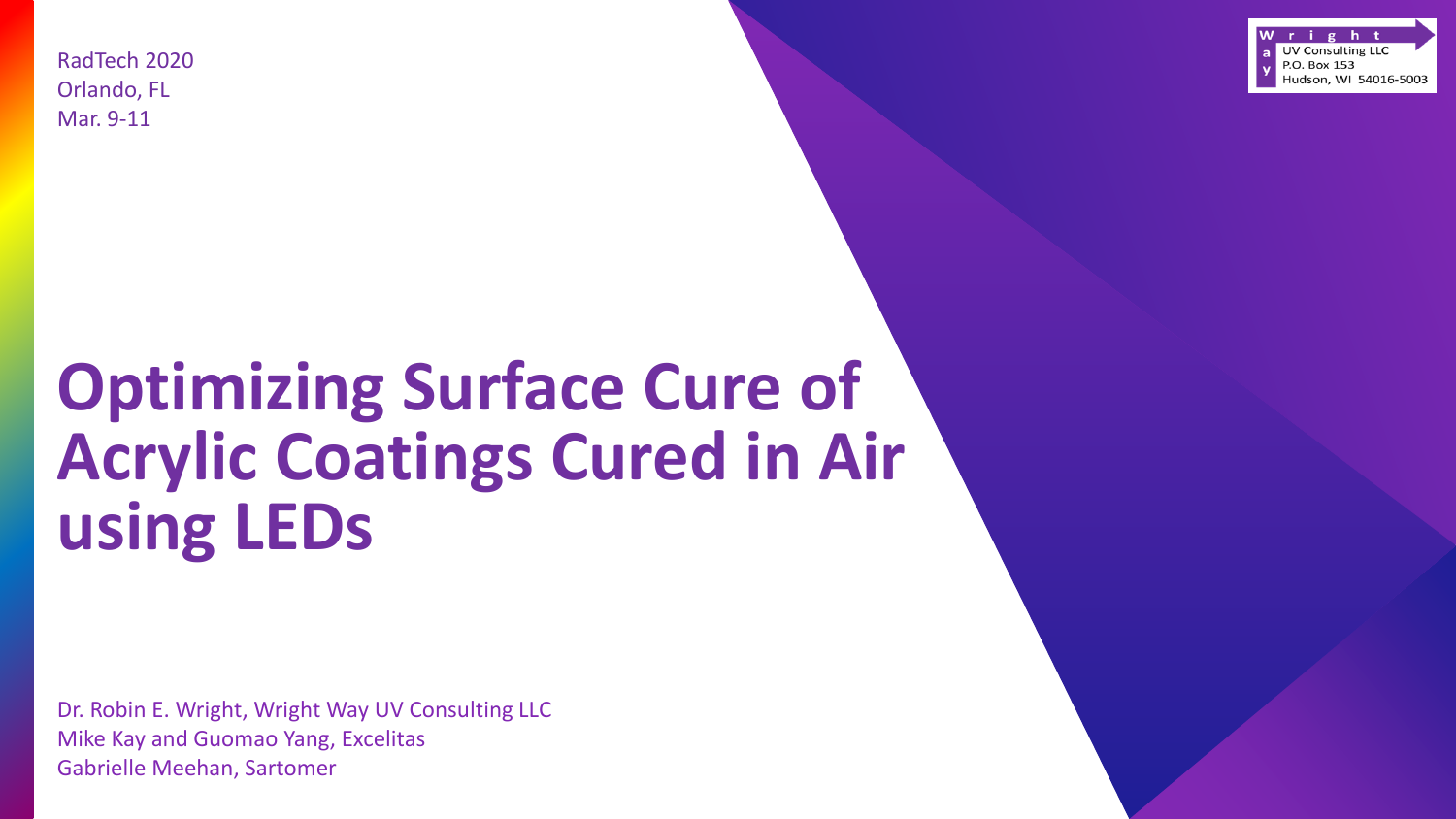### **Background**

#### From RadTech "UV/EB Big Ideas" Conference, Redondo Beach, March 2019

- 1. Mike Kay and Guomao Yang (Excelitas) reported that combining UVV/UVA with UVC LEDs (285 or 278 nm) improved cure speed and surface cure in air of several commercial acrylic coatings
	- a) PI's included Irg 651 and TPO; most PI's were unavailable from SDS's



nominal 25 x 50mm window







#### 2. I presented "UVC LEDs - A Reality Check" claiming

- a) that a 255 nm LED array to mimic the UVC output of MP Hg lamps was unlikely to be commercially viable in the near-future due to the high demand for LEDs for germicidal applications where  $\lambda$ =265 nm is optimal, and
- b) calculations indicated that the optimal α-cleavage PI for achieving surface cure using a 278 nm LED array is Irg 2959 because of its much higher extinction coefficient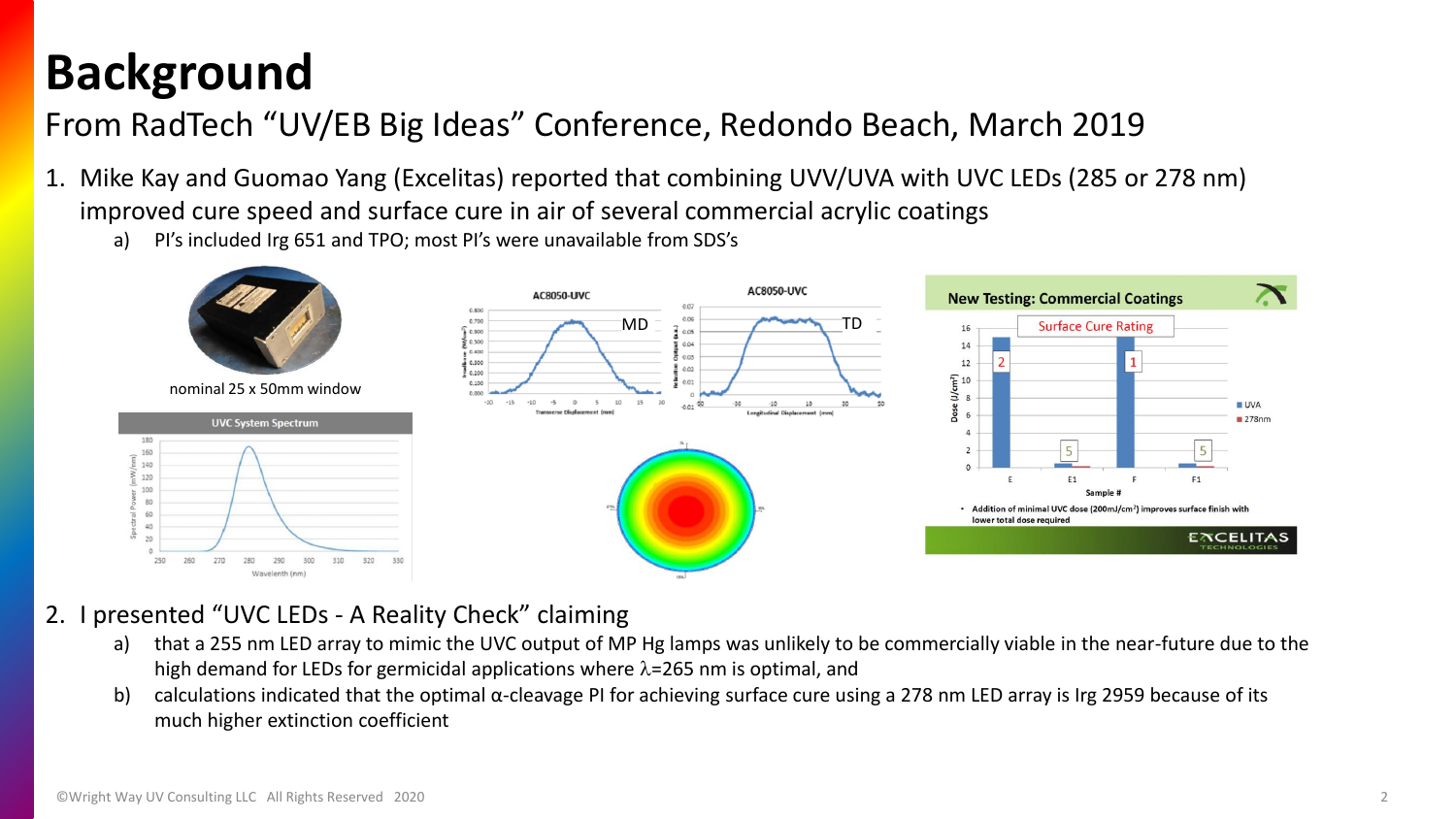#### **Reality Check #1**

**PRESS RELEASE** 



#### **Ultraviolet Disinfection Equipment Market** share to touch USD 5 billion by 2024

Published: Feb 28, 2019 10 40 a.m. ET



Aa G

Feb 28, 2019 (Heraldkeeper via COMTEX) -- New York, February 28, 2019: The report covers detailed competitive outlook including the market share and company profiles of the key participants operating in the global market. Key players profiled in the report include The Aquionics, Atlantic Ultraviolet Corporation, Calgon Carbon Corporation, Trojan Technologies (Danaher Corporation), Koninklijke Philips N.V., Xylem Inc., Severn Trent Services, Xenex Disinfection Services LLC and American Ultraviolet, Inc. Company profile includes assign such as company summary, financial summary, business strategy and planning, SWOT analysis and current developments.

The global Ultraviolet disinfection equipment market is expected to exceed more than **USD 5 billion** by 2024 at a CAGR of 14% during the period 2018-2024.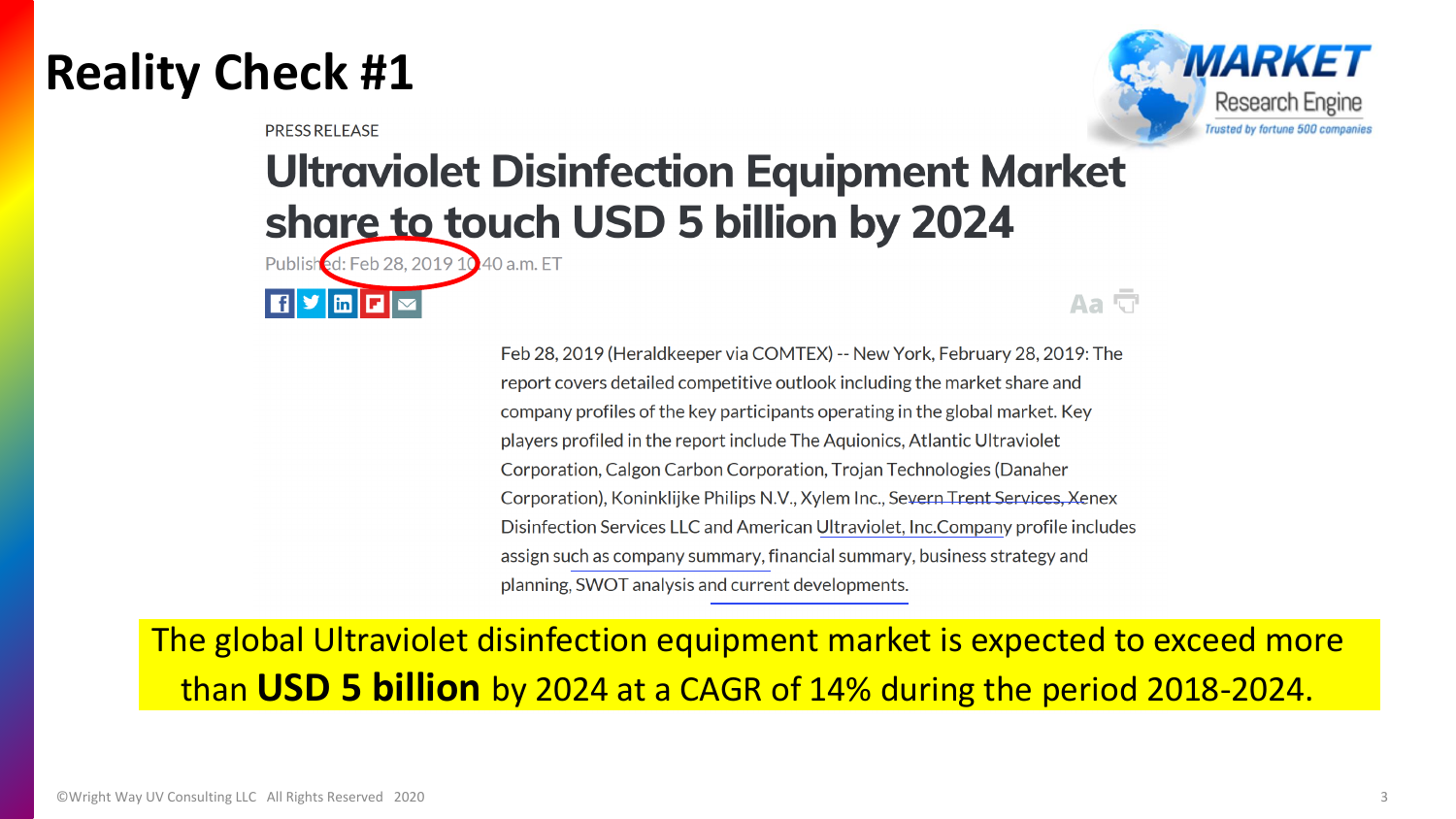# **Reality Check #2**

#### Online product literature (Spring 2019)

| <b>Name</b>                          | Wavelength, nm     | <b>Max Power (mW)</b>                            |
|--------------------------------------|--------------------|--------------------------------------------------|
| Klaran WD Series (Crystal IS)        | 260-275            | 40, 50, 60                                       |
| Klaran GD Series (Crystal IS)        | 260-275, 270-280   | 20, 25, 30                                       |
| Nikkiso Giken UV-LED 265             | 260-270            | not specified                                    |
| <b>Nikkiso UV-C LEDs</b>             | 265, 280, 285, 300 | $45 \, (\text{\textcircled{a}}285 \, \text{nm})$ |
| Nikkiso UV-C LED array               | 285                | 80 @10 mm                                        |
| SETI (Seoul Viosys)                  | 275, 285, 295, 310 | varies                                           |
| <b>QPhotonics (SETi), single LED</b> | 255                | $0.3$ mW                                         |
| <b>Nichia</b>                        | 280                | 10 (under development)                           |
| <b>DOWA</b>                          | 265, 275, 280, 310 | 75                                               |
| LGInnotek                            | 275                | 100                                              |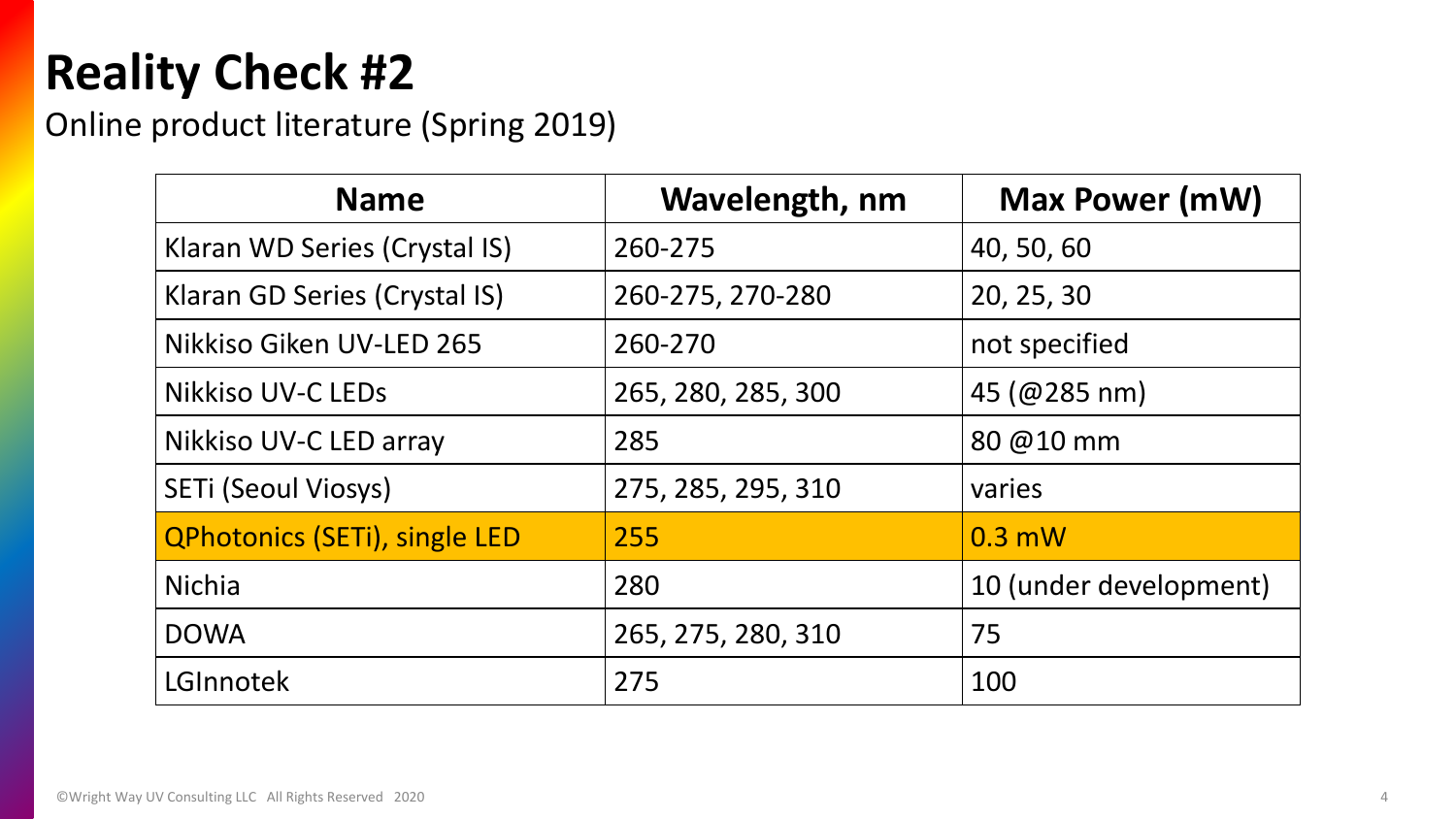#### **Reality Check #3**

- Axiom: long wavelengths (low  $\varepsilon$ ) are important for through cure, short wavelengths (high  $\varepsilon$ ) provide cure surface
- Low-pressure mercury arc lamps (germicidal bulbs) with a single  $\lambda_{\text{max}}$  at 254 nm were introduced in the 1930's
	- These bulbs are used today in many municipal water treatment plants as well as hospital surface sterilizers and residential air sterilization/disinfection units. They contain low amounts of mercury and are unlikely to go away anytime soon.
	- A single bulb has a peak irradiance of 1-3 mW/cm<sup>2</sup> and ca. 8000-hour lifetime; multi-bulb arrays can achieve  $\sim$ 10 mW/cm<sup>2</sup>
		- A plurality of germicidal bulbs (electrical power of 1-2 W/in) can cure silicone acrylate release coatings under N<sub>2</sub> at 1000 fpm (US Patent No. 6,244,949 to Wright and Vesley, 3M, 2001) using ~5% of the electrical power required by 3-4 banks of 600 W/in microwave lamps
- If 265 nm LED sources become viable in terms of lifetime and cost, what is the driver for chip makers to develop a more costly 255 nm LED source that would have to compete with germicidal lamps?

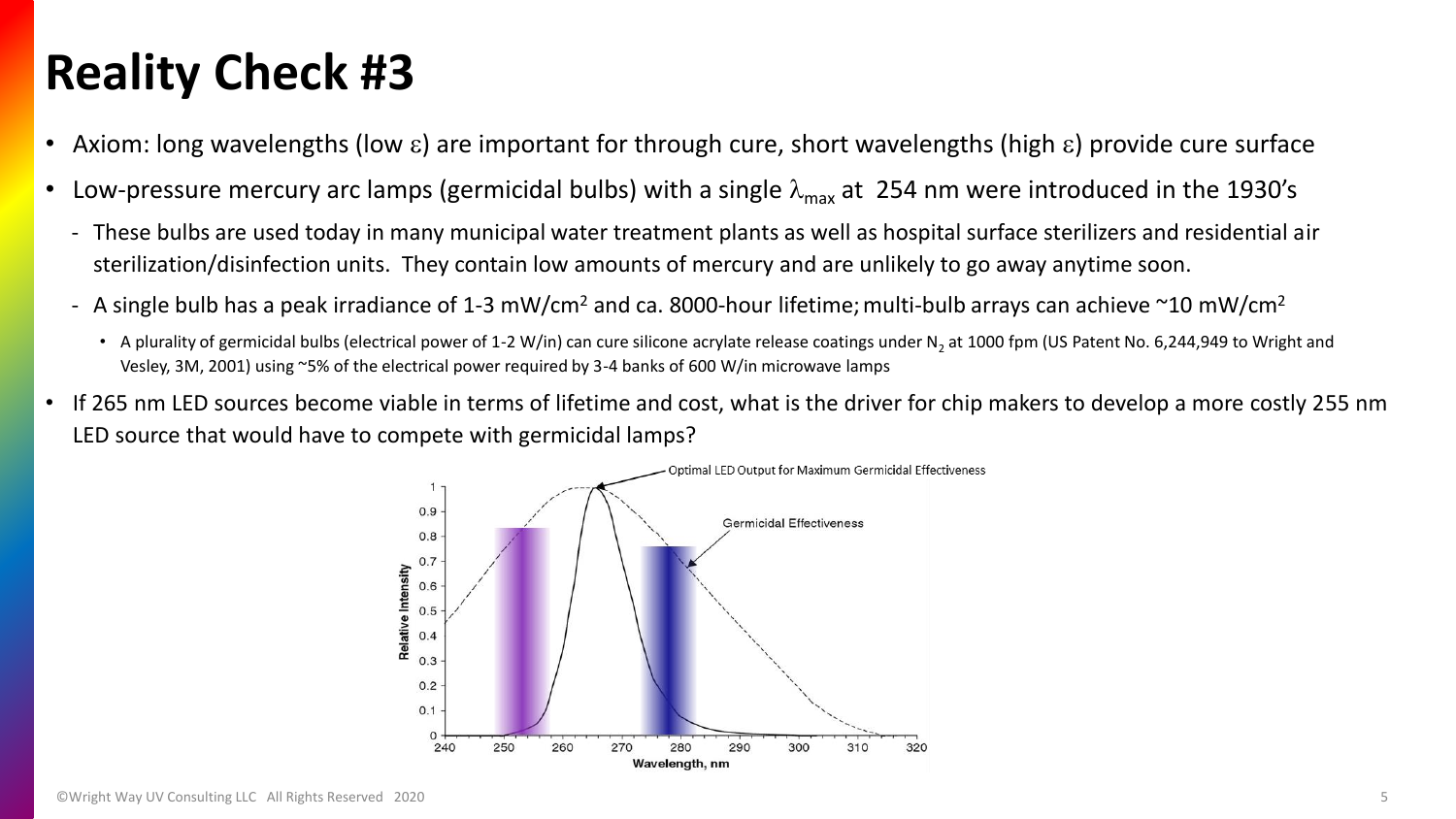# **Extinction Coefficients for Common Photoinitiators**

Spectra obtained from "Industrial Photoinitiators" by W. Arthur Green (CRC Press, 2010)

| Calculations of $\varepsilon_{255}$ and $\varepsilon_{275}$ |                     |                  |                                           |  |  |  |  |  |  |  |
|-------------------------------------------------------------|---------------------|------------------|-------------------------------------------|--|--|--|--|--|--|--|
| P <sub>1</sub>                                              | $\varepsilon_{255}$ | $\epsilon_{275}$ | %Change $(\epsilon_{275}/\epsilon_{255})$ |  |  |  |  |  |  |  |
| 184                                                         | 5054                | 812              | 16.1                                      |  |  |  |  |  |  |  |
| 651                                                         | 15758               | 2945             | 18.7                                      |  |  |  |  |  |  |  |
| 1173                                                        | 7599                | 983              | 12.9                                      |  |  |  |  |  |  |  |
| 2959                                                        | 8236                | 15673            | <b>190.3</b>                              |  |  |  |  |  |  |  |
| <b>DEAP</b>                                                 | 9664                | 1272             | 13.2                                      |  |  |  |  |  |  |  |
| <b>Esa ONE</b>                                              | 14629               | 5361             | 36.6                                      |  |  |  |  |  |  |  |
| 369 (UVB)                                                   | 2652                | 3781             | 142.6                                     |  |  |  |  |  |  |  |
| 907 (UVB)                                                   | 792                 | 2556             | 322.8                                     |  |  |  |  |  |  |  |
| 819 (UVV)                                                   | 7071                | 6375             | 90.1                                      |  |  |  |  |  |  |  |
| TPO (UVA/UVV)                                               | 3733                | 2610             | 69.9                                      |  |  |  |  |  |  |  |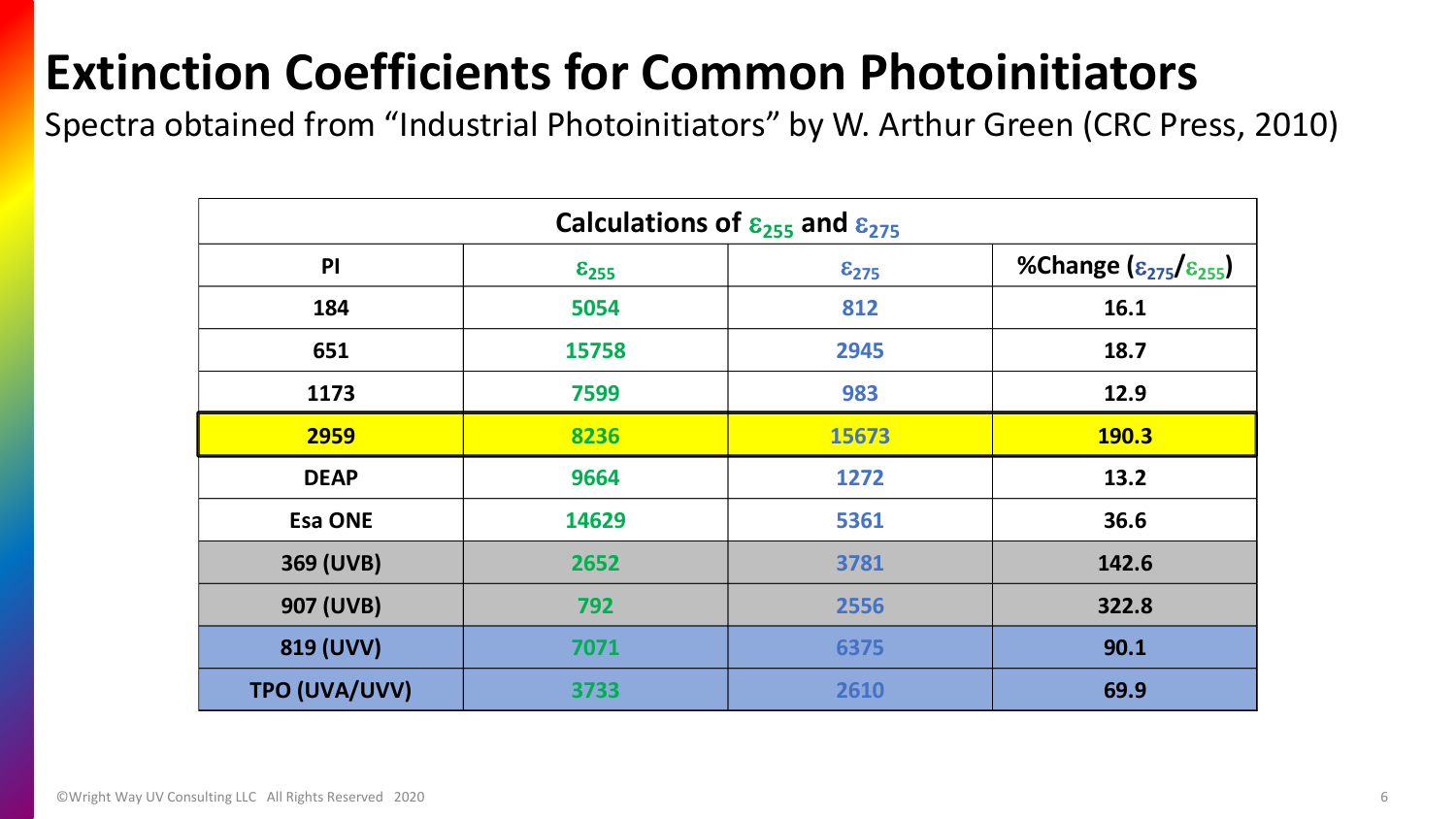### **Overlap of Photoinitiators with 255/278 nm LED Outputs**



Photoinitiators for UV Curing, Ciba Specialty Chemicals 2003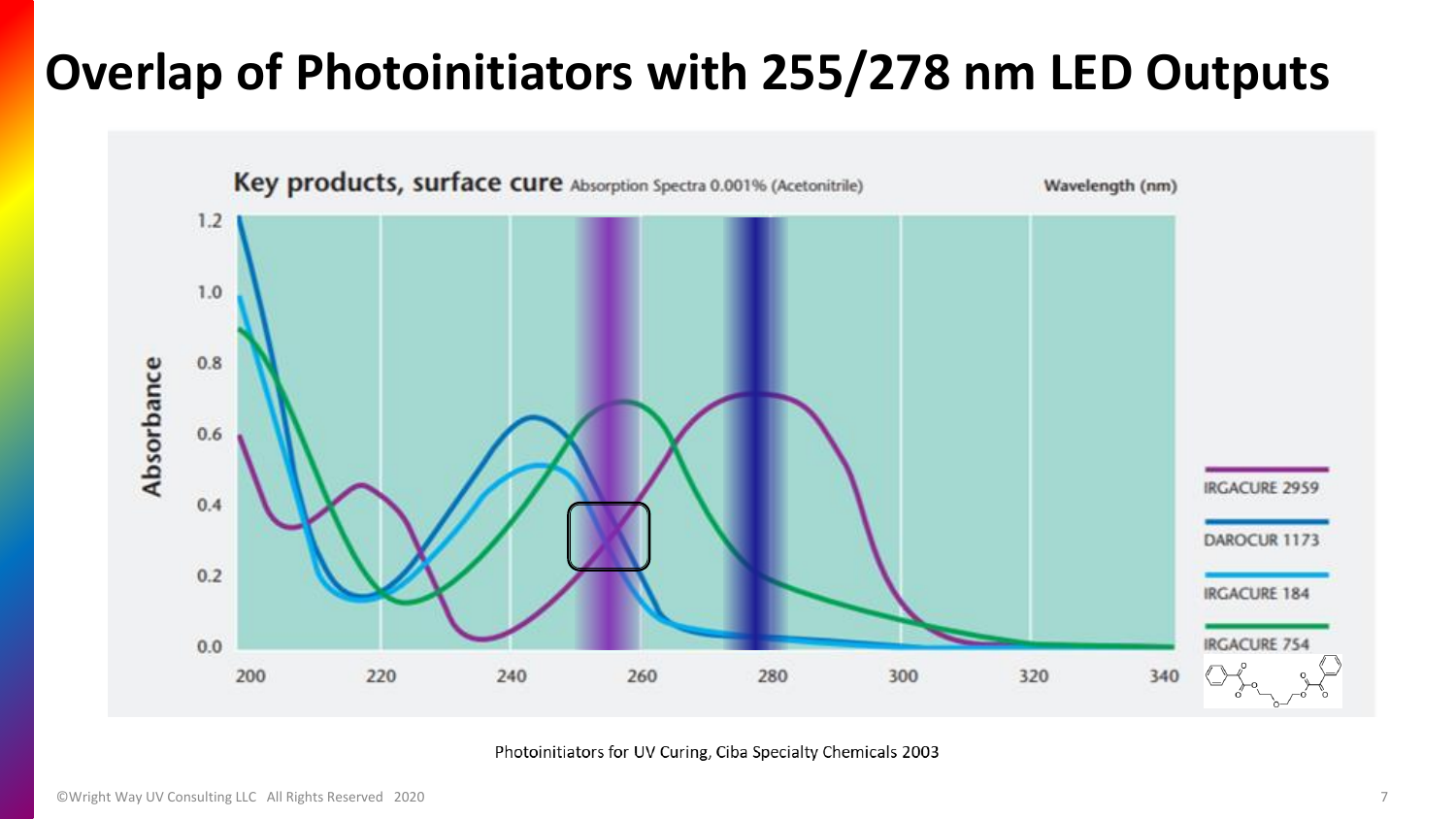## **Premise: 2959 is Superior for Surface Curing at 278 nm**

Test solutions provided by Gabrielle Meehan, Sartomer

• Selected test formulation was a clear acrylic blend comprising 50% aliphatic urethane acrylate, 30% isobornyl acrylate (IBOA), and 20% trimethylolpropane triacrylate (TMPTA)

| <b>Photoinitiators</b> | <b>Structures</b> | $\lambda_{\max}$ , nm | $\epsilon_{\max}$ , M <sup>-1</sup> cm <sup>-1</sup> |
|------------------------|-------------------|-----------------------|------------------------------------------------------|
| Irgacure 1173          | `OH               | 244                   | 10500                                                |
| Speedcure 84           | O<br>OH           | 243                   | 8400                                                 |
| Speedcure 2959         | `OH<br>HO.        | 273                   | 15700                                                |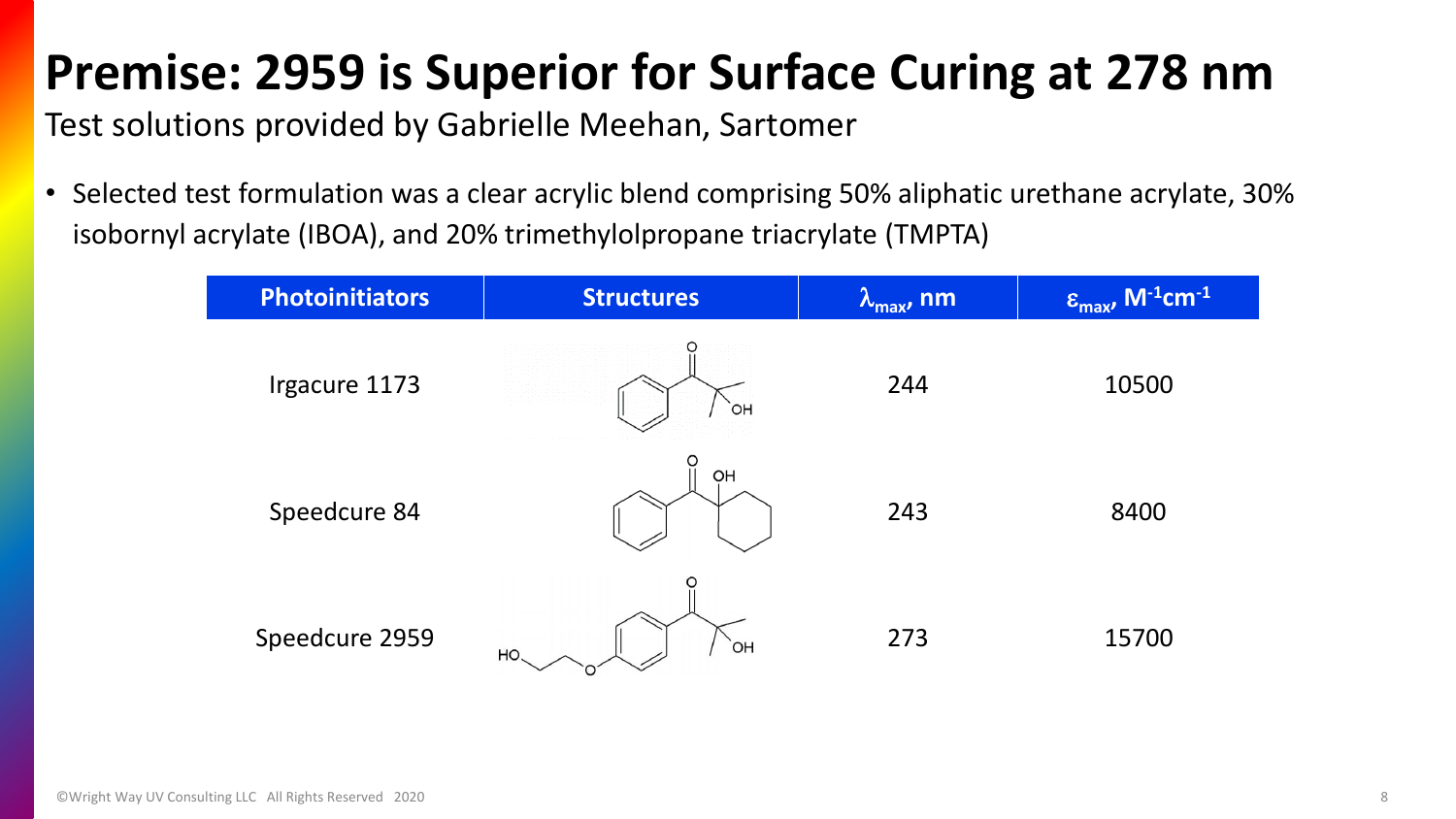#### **Plot of Absorptance versus Absorbance**

**(assumes scatter and reflectance are negligible)** 

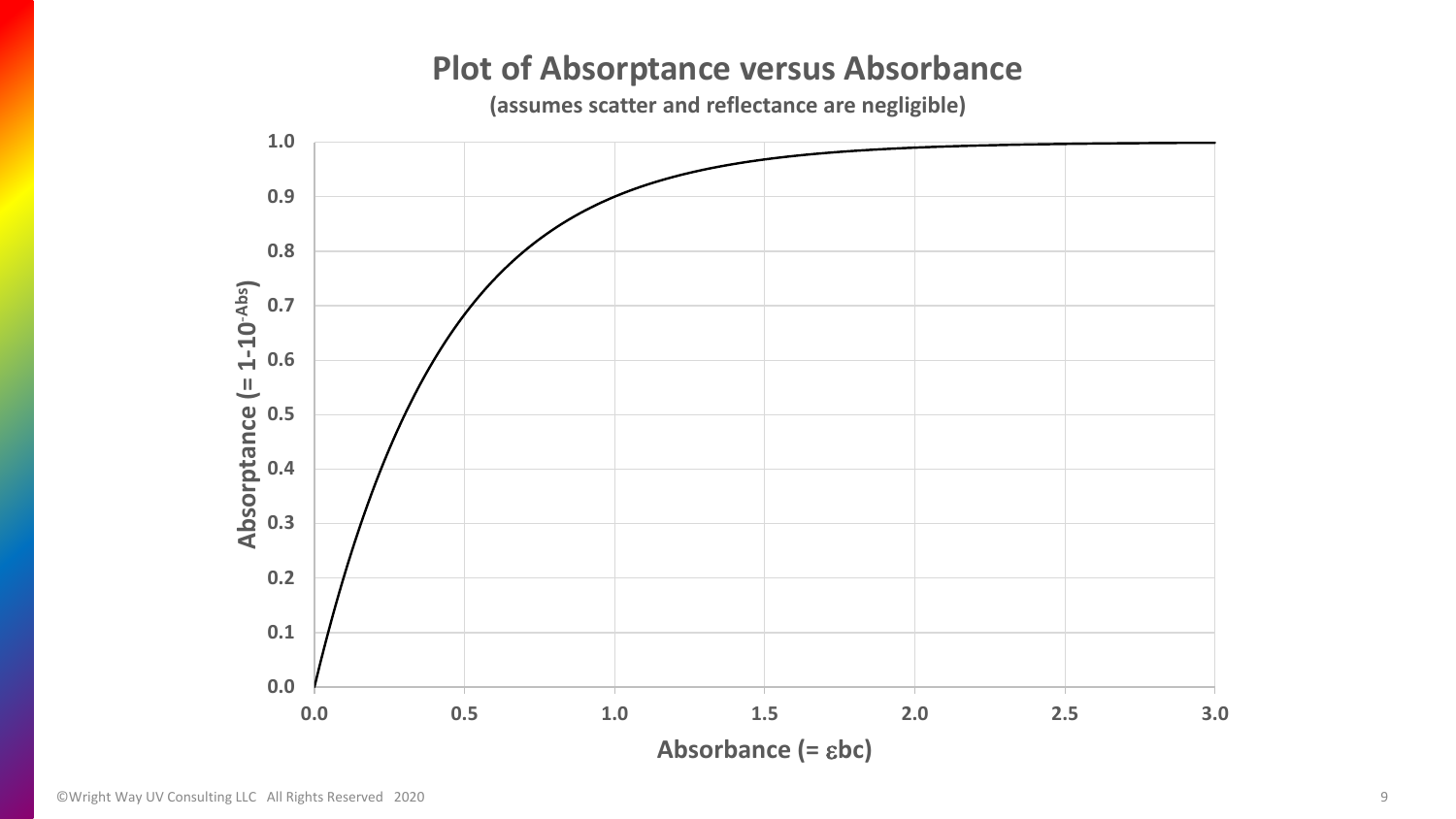#### **Plot of Absorptance versus Absorbance**

**(assumes scatter and reflectance are negligible)** 

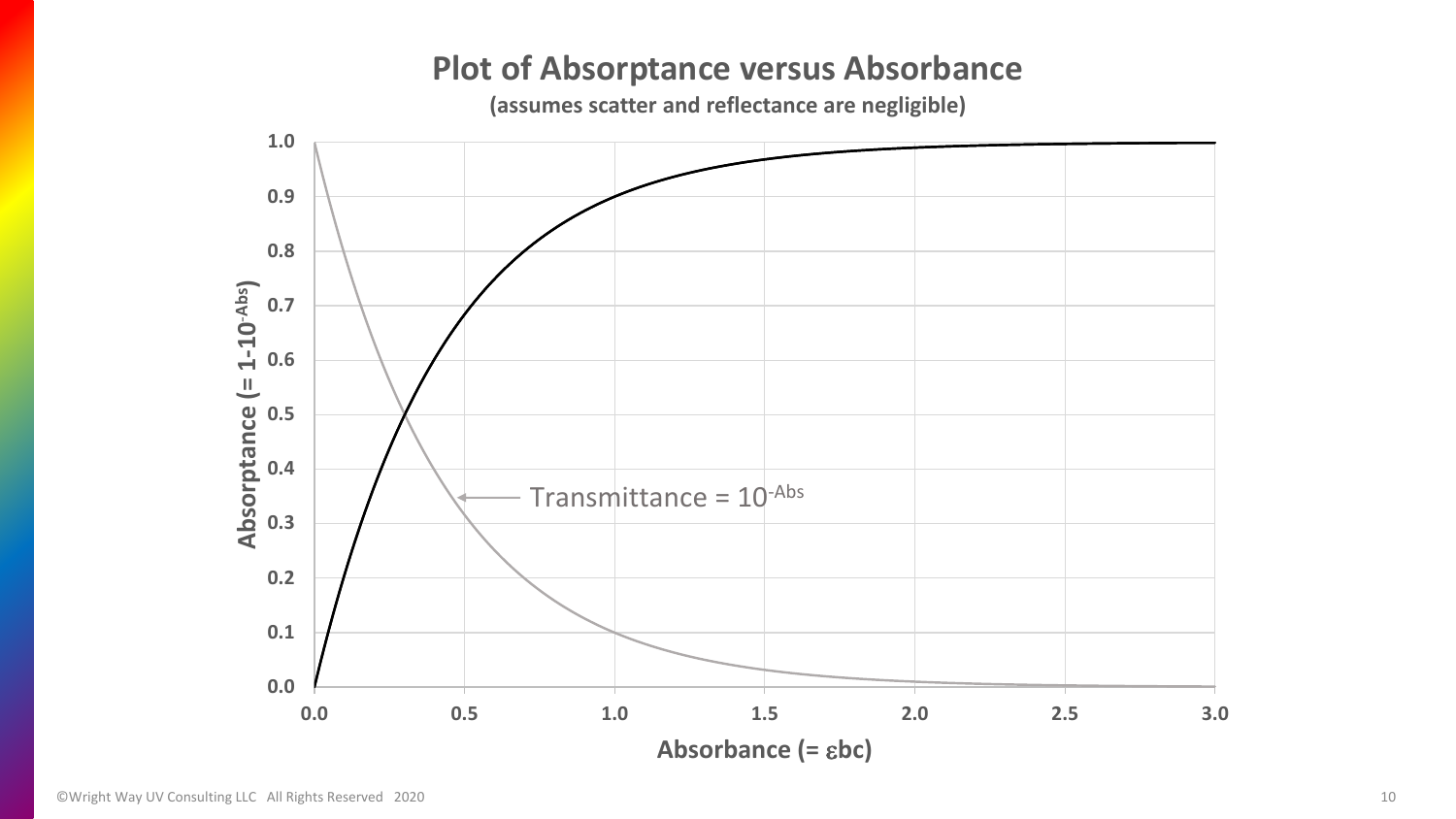#### **Plot of Absorbance vs. Fraction of Light Absorbed**



Assumes scatter and reflection are negligible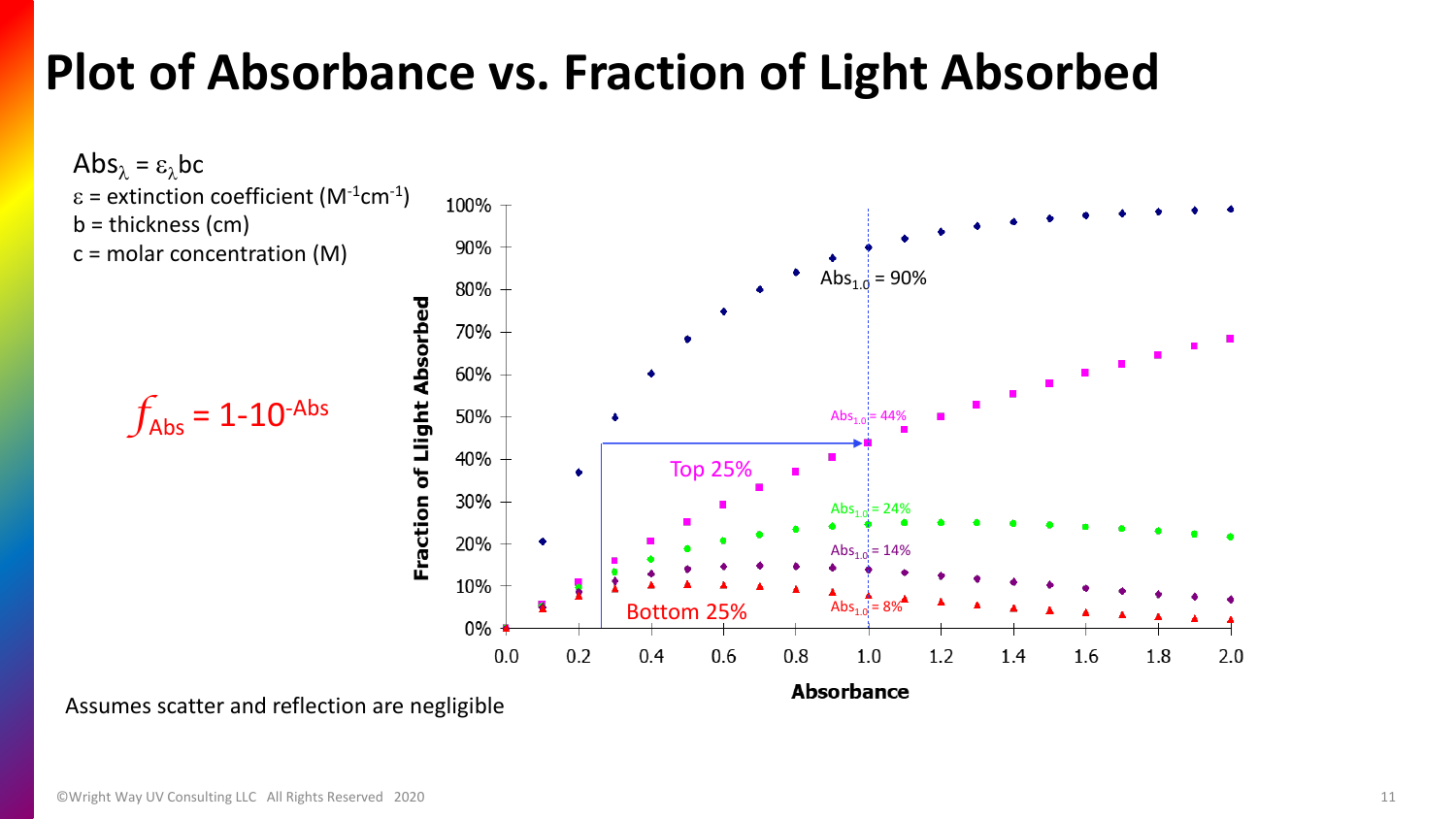# **Calculated Absorption Data**

Assumes scatter and reflectance are negligible

| PI                                                            | <b>Speedcure 84</b> |         |                        | Irgacure 1173 |         |                     | <b>Speedcure 2959</b>   |         |         |                               |         |         |
|---------------------------------------------------------------|---------------------|---------|------------------------|---------------|---------|---------------------|-------------------------|---------|---------|-------------------------------|---------|---------|
| $\varepsilon_{275}$ , M <sup>-1</sup> cm <sup>-1</sup> (calc) | 812                 |         |                        | 983           |         |                     | 15673                   |         |         |                               |         |         |
| MW, g/mole                                                    | 204.3               |         |                        | 164.2         |         |                     | 224.3                   |         |         |                               |         |         |
| Thickness, $\mu$                                              | 25.4                |         |                        |               | 25.4    |                     |                         | 25.4    |         |                               |         |         |
| Wt%                                                           | 1.0                 | 3.0     | 5.0                    | 10.0          | 1.0     | 3.0                 | 5.0                     | 10.0    | 1.0     | 3.0                           | 5.0     | 10.0    |
| [M], moles/L                                                  | 0.04895             |         | $0.14684 \mid 0.24474$ | 0.48948       | 0.06090 | $0.18270$ $0.30451$ |                         | 0.60901 |         | $0.04458$   0.13375   0.22292 |         | 0.44583 |
| $\mathsf{Abs}_{275}$                                          | 0.1010              | 0.3029  | 0.5048                 | 1.0095        | 0.1521  | 0.4562              | 0.7603                  | 1.5206  | 1.7748  | 5.3245                        | 8.8741  | 17.7483 |
| $1-10^{-Abs}$                                                 | 20.7%               | 50.2%   | 68.7%                  | 90.2%         | 29.5%   | 65.0%               | 82.6%                   | 97.0%   | 98.3%   | 100.0%                        | 100.0%  | 100.0%  |
| Abs $_{275}/\mu$                                              | 0.00397             | 0.01192 | 0.01987                | 0.03975       | 0.00599 |                     | 0.01796 0.02993 0.05987 |         | 0.06988 | 0.20963                       | 0.34938 | 0.69875 |
| $1-10^{-Abs}$                                                 | 0.9%                | 2.7%    | 4.5%                   | 8.7%          | 1.4%    | 4.1%                | 6.7%                    | 12.9%   | 14.9%   | 38.3%                         | 55.3%   | 80.0%   |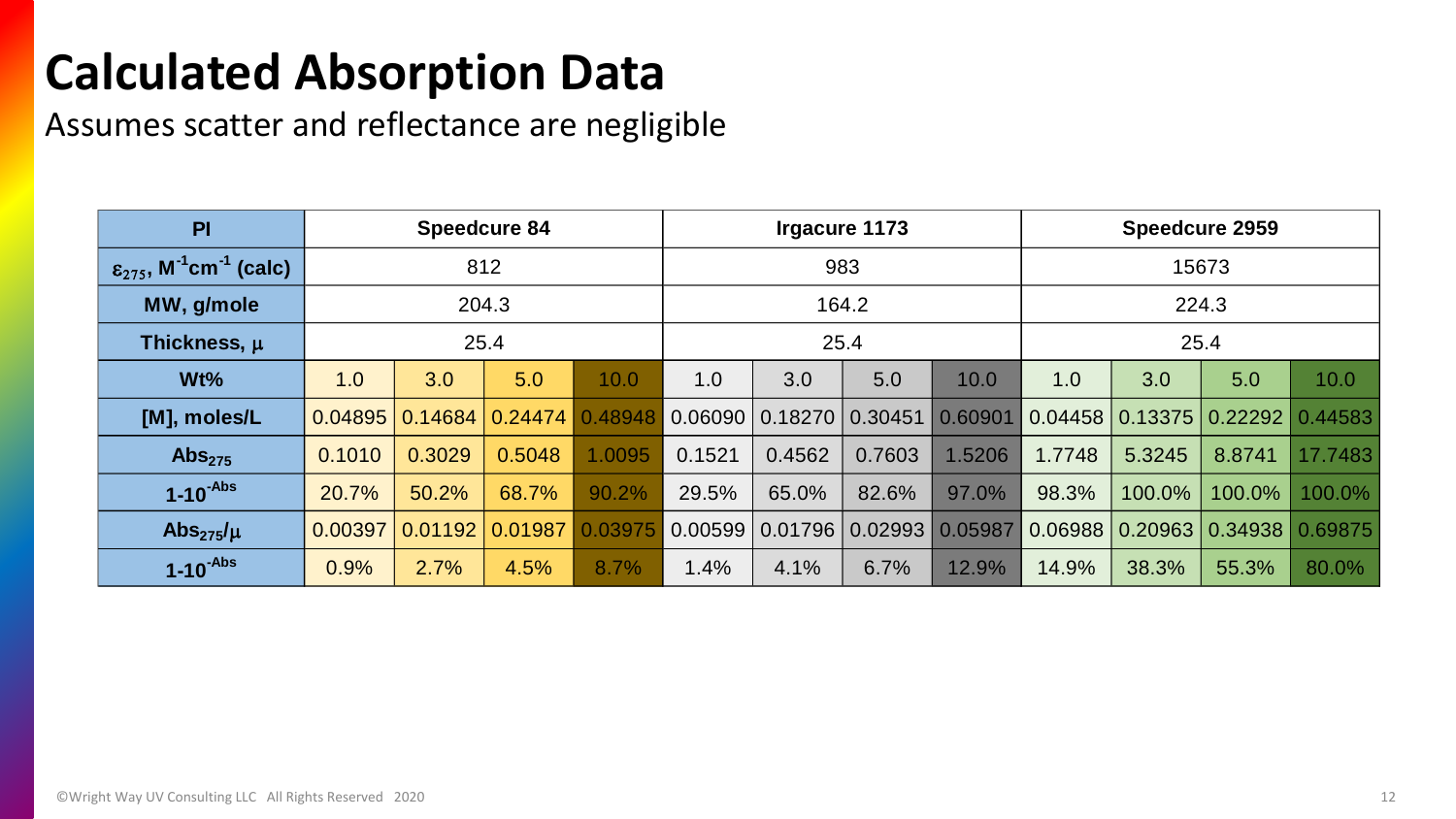# **Exposure Conditions**

#### Run by Guomao Yang, Excelitas

| <b>Exposure</b> | <b>LED</b> | $\sim$ max | W/cm <sup>2</sup> | J/cm <sup>2</sup> |
|-----------------|------------|------------|-------------------|-------------------|
|                 | UVA        | 365        | 2.9               | 0.68              |
|                 | UVC.       | 278        | 0.4               | 0.23              |

Sample exposure: 2 passes at 0.1 m/sec (= 100 mm/sec)







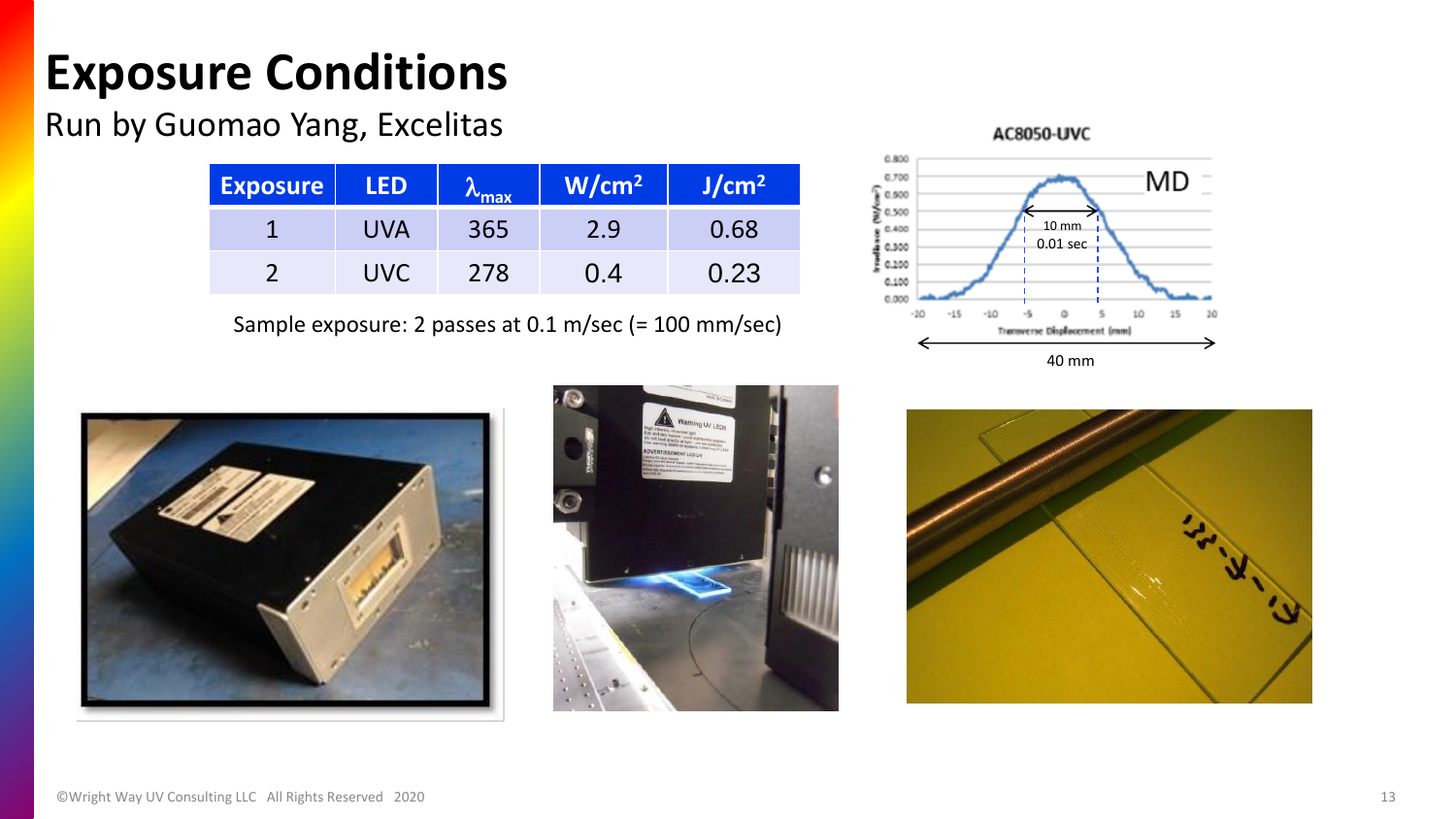### **Test Result using 5% Speedcure 84**

Cotton-tipped Applicator Rub Test

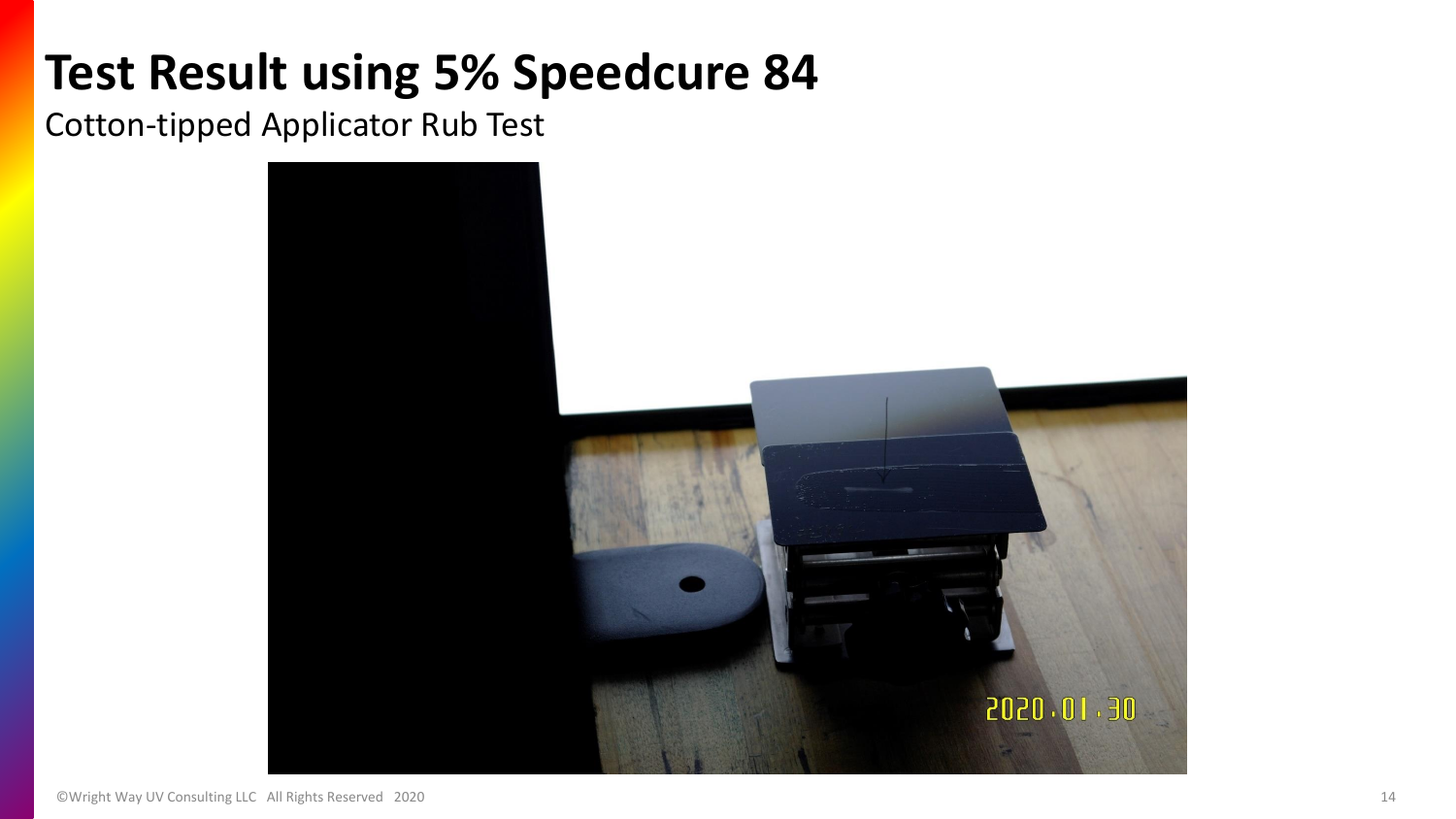|                   | <b>1%</b>             | 3%                    | 5% | 10% |
|-------------------|-----------------------|-----------------------|----|-----|
| Speedcure<br>84   | worse than 1%<br>2959 | worse than 3%<br>2959 |    |     |
|                   |                       |                       |    |     |
| Irgacure<br>1173  | worse than 1%<br>2959 | worse than 3%<br>2959 |    |     |
|                   |                       |                       |    |     |
| Speedcure<br>2959 |                       |                       |    |     |